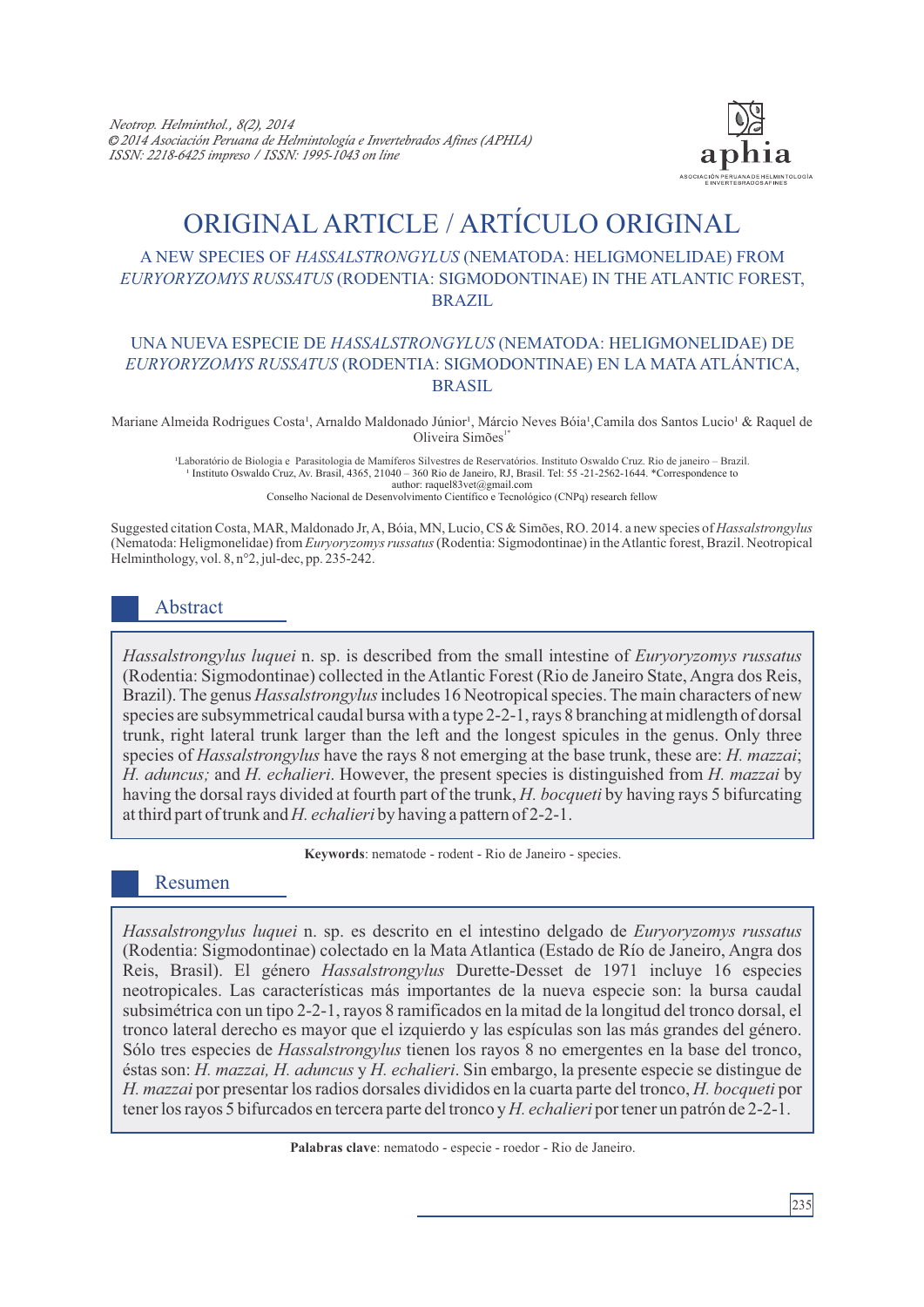#### **INTRODUCTION**

The genus *Hassalstrongylus* Durette-Desset, 1971 (Trichostrongylidae: Heligmosomoidea) includes 16 Neotropical species, of which 13 are parasites of rodents Sigmodontinae and 3 of Murinae rodents. This genus is broadly distributed across the Neotropical region (Digiani & Durette - Desset, 2007).

The rice rat, *Euryoryzomys russatus* (Wagner, 1848) (syn. *Oryzomys russatus*) (Cricetidae: Sigmodontinae), is frequently found in fragmented and continuous areas in the Atlantic Forest in Brazil (Naxara *et al*., 2009; Umetsu & Pardini, 2007; Passamani & Fernandez, 2011). These rodents are terrestrial; feed on seeds, fruits, and insects (Emmons & Feer, 1997).

The vegetation of Ilha Grande is a marine island near the coast belonging Angra dos Reis. It`s vegetation is characterized by a diverse set of backgrounds: Rain Forest (montane and lowland), Restinga, mangrove and rocky outcrops. This variety of biological environments attaches great importance to the Island and ranks as an ecological sanctuary and Biosphere Reserve of the Atlantic Rainforest (Ribeiro *et al.*, 2009).

Here we describe a new species of *Hassalstrongylus* (Trichostrongylina: Nippostrongylinae), found parasitizing *E. russatus* in the Atlantic Forest Coast, in Ilha Grande, Angra dos Reis municipally of Rio de Janeiro state.

#### **MATERIALAND METHODS**

Seven specimens of *E. russatus* were trapped in the Atlantic Forest Coast, Angra dos Reis municipally of Rio de Janeiro state, Brazil (23°09'07.50'' S; 44°13'44.20'' W), using a Sherman® trap (Model XLK; 7.6 x 9.5 x 30.5 cm). Collection permits for rodents were issued by the State Environmental Institute (INEA, Permit Number 019/2011) and by Oswaldo Cruz Foundation (FIOCRUZ) Ethical Committee on

Animal Use (Permit Number:  $L - 0049/08$ ). The rodents were killed using a CO<sub>2</sub> chamber and necropsied.

The nematodes were collected from the small intestine, washed twice in a 0.85% NaCl solution and fixed in hot A.F.A. (2% acetic acid, 3% formaldehyde, and 95% ethanol) and further clarified in lactophenol. Drawings were made with the aid of a camera lucida attached to a Zeiss standard microscope. Measurements are given in micrometers (unless otherwise stated) for Holotype specimen, followed by range for paratypes in brackets and mean in parenthesis. The synlophe was studied in 1 male from following Durette-Desset (1985) and Durette-Desset  $\&$  Digiani (2005), and the terminology related to the caudal bursa follows Durette-Desset & Chabaud (1981). Females were not found. The number of dorsal and ventral ridges was counted with respect to the axis(es) of orientation.

#### **RESULTS**

*General*: Small nematodes tightly coiled in small intestine. Excretory pore below of esophagus (Fig.1). Females were not found in the small intestine in specimens of *E. russatus*.

*Synlophe*: Males with cuticle bearing longitudinal, uninterrupted ridges appearing posterior to cephalic vesicle and ending just anterior to caudal bursa. Number of ridges: 22 (12 dorsal, 10 ventral) at level of esophagusintestinal junctions (Fig.2); 24 (13 dorsal, 11 ventral) at the midbody (Fig. 3); 19 (9 dorsal, 10 ventral) at the posterior end (Fig. 4). Double axis of orientation of ridges directed from right ventral quadrant to left dorsal quadrant. Right axis inclined 62º to sagittal axis and left axis at 73º.

*Male* (*holotype and 7 paratypes, except otherwise stated*): 4.07 [2.74 - 4.46 (3.35)] mm long and 145 [127-190 (160)] wide at mid-body; Cephalic vesicle 59 [36-59 (47)] long and 22  $[18-31 (25)]$  wide  $(n=6)$ . Nerve ring and excretory pore situated at 81 [81-172(113)], 304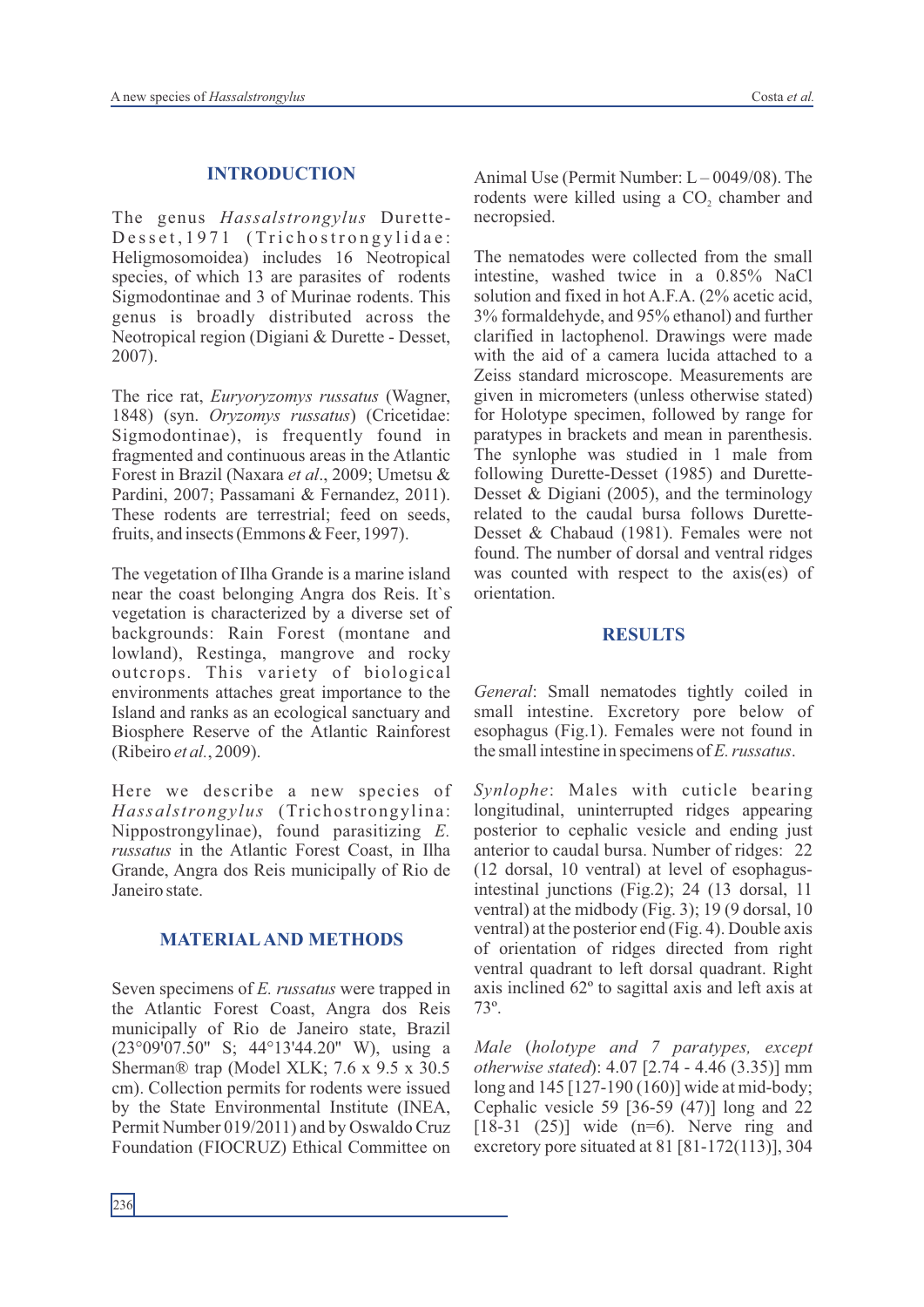

**Figures 1-5.** *Hassalstrongylus luquei* n. sp. (**1**) Anterior extremity, lateral view. (**2**) Transverse section of body, at anterior extremity. (**3**) Transverse section of body, at mid-body. Axes of orientation represented. Abbreviations: r: right side; v: ventral side; SA: sagittal axis; FA: frontal axis passing through the lateral fields. (**4**) Transverse section of body, just anterior to caudal bursa.(**5**) Caudal bursa, ventral view. Scale bar: 100 µm.

237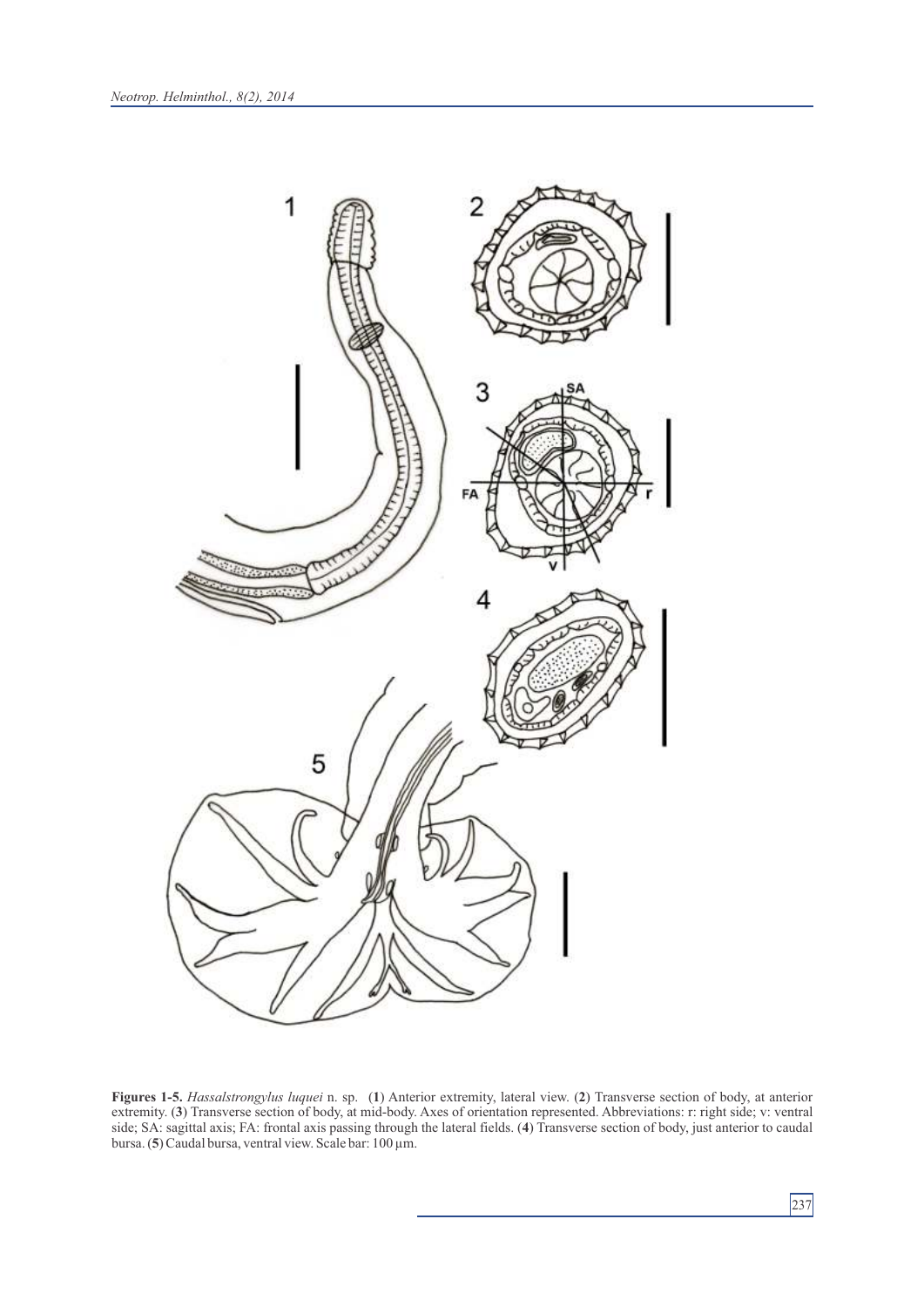[304-681 (471)] from apex (n=5), respectively. Oesophagus 345 [345-745 (480)] long (n=4). Subssymetric caudal bursa, pattern of type 2-2- 1. Right lobe slightly more developed than left lobe. Rays 2 and 3 bifurcating at the base trunk. Rays 4 and 5 joined on third part of length, diverging at extremities. Left ray 6 longer than right one, both arising at about same level as rays 3 and separated from rays 5. Rays 8 branches at midlength of dorsal trunk, reaching the margin of the caudal bursa. Dorsal ray divided at third fourth part into 2 branches, each branches divided into 2 subequal subbranches (rays 9 and 10). Genital cone 31 [22-36 (27)] long and 22 [18-31 (22)] wide (n=6). Papilla 0 and 7 not observed. Spicules filiformes, equal and short 640 [472-708 (629)] long. Gubernaculum 27 [22-31 (28)] long and 22 [18-27 (22)] wide (n=6) at the base in ventral view (Fig. 5 and 6).

#### **Taxonomic summary**

*Type host*: *Euryoryzomys russatus* (Rodentia: Sigmodontinae).

*Site of infection*: Small intestine.

*Type locality*: Ilha Grande (23°09'07.50'' S; 44°13'44.20'' W) municipality in Angra dos Reis, Rio de Janeiro state, Brazil.

*Prevalence and intensity of infection:* 43% (3 rodents infected/ 7 rodents collected), 1-5 (3 mean intensity).

*Specimens deposited*: Holotype male (CHIOC no. 35928a) and paratypes (CHIOC no. 35928b - c) were deposited in the Helminthological Collection of the Institute Oswaldo Cruz, Rio de Janeiro, Brazil.

*Etymology*: New species is named in honor of Dr. José Luis Fernando Luque Alejos for his contribution to helminthology.



**Figure 6.** Light microscopy of *Hassalstrongylus luquei* n. sp., ventral view of caudal bursa. Scale bar: 100 µm.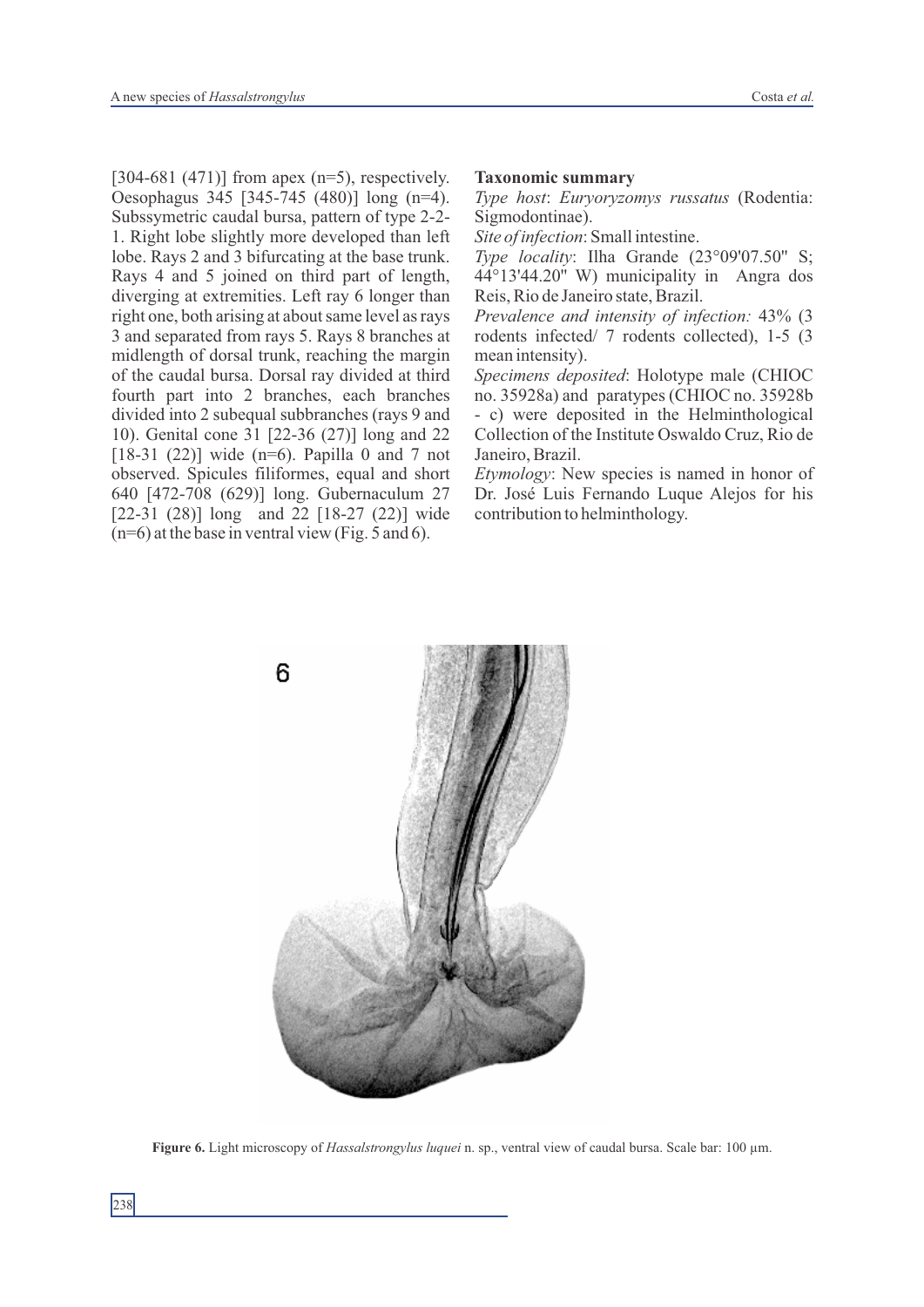|                  | H. dessetae              | $(=\text{Longistritical epsilon})$<br>H. epsilon | H. chabaudi                  | $($ =Longistriata<br>H.hoineffae<br>hoineffae)    | H.puntanus              | <b>H.echalieri</b>      | (=longistriata<br>H. argentina<br>argentina) | (=longistriata adunca;<br>longistriata norvegica)<br><b>H.aduncus</b> |
|------------------|--------------------------|--------------------------------------------------|------------------------------|---------------------------------------------------|-------------------------|-------------------------|----------------------------------------------|-----------------------------------------------------------------------|
| Width<br>Length  | $4,72-5,25$<br>$50 - 70$ | 3,1                                              | $4,37 - 4,45$<br>$140 - 150$ | 5,2<br>150                                        | 3,52<br>150             | $2,3 - 2,6$<br>80 - 100 | $4,08 - 5,40$<br>$184 - 208$                 | $45 - 50$<br>$4 - 4,5$                                                |
| Cephalic vesicle |                          | $\frac{100}{60 \times 25}$                       |                              | $0 - 50$                                          | 65x35                   | 55x25                   | 640x720                                      |                                                                       |
| esophagus        | $280 - 320$              | 230                                              |                              | 420                                               | 340<br>270              |                         | 420/440                                      | 275/300                                                               |
| excretory pore   |                          |                                                  | 322<br>306                   |                                                   |                         | 250<br>200<br>75        |                                              | 20/27                                                                 |
| nerve ring       | 140 - 180                | 240<br>160                                       | 95                           | 365<br>245                                        | 170                     |                         | 189                                          |                                                                       |
| spicule          | 140/150                  | 15                                               | 470/480                      | 410                                               | 450                     | 150/175                 | 472/520                                      | 350/375                                                               |
| Caudal bursa     | $140 - 180 \times 230$   |                                                  |                              | $220 - 500$                                       |                         | 250/247                 |                                              |                                                                       |
| Dorsal ray       | 120                      |                                                  |                              |                                                   |                         |                         |                                              |                                                                       |
| Gubernaculum     |                          |                                                  | 45 x 27                      | $30 \times 10$                                    | 170/120                 | 400/350                 | 400-490 x 240-320                            |                                                                       |
| Gemital cone     | 210 x 360                |                                                  | $50 \times 40$               | $50 \times 42$                                    | 450/400                 | $40 - 35$               |                                              |                                                                       |
| Synlophe         | 34                       | 22                                               | 24 (13v 11d)                 | $22 - 24$                                         | 24                      | 205                     |                                              |                                                                       |
| Locality         | Porto Terezinha<br>$-AP$ | $\odot$<br>Formosa $-$                           | $Exu - PE$                   | $Exu - PE$                                        | Argentina               | Guiana Francesa         | Salta - Argentina                            | $Louisiana - USA$                                                     |
| Host             | Neacomys sp.             | Nectomys squamipes                               | pyrrhoinus<br>Wiedomys       | Oryzomys nigripes<br>Calomys callosus<br>Wiedomys | Holochilus<br>balnearum |                         | Oryzomys sp. Holochilus balnearum            | Rattus sp.                                                            |
|                  |                          |                                                  |                              |                                                   |                         |                         |                                              | Table 1. Continuation                                                 |

**Table 1**. Locality, host and main morphological features and measurements of *Hassalstrongylus* species. Table 1. Locality, host and main morphological features and measurements of Hassalstrongylus species.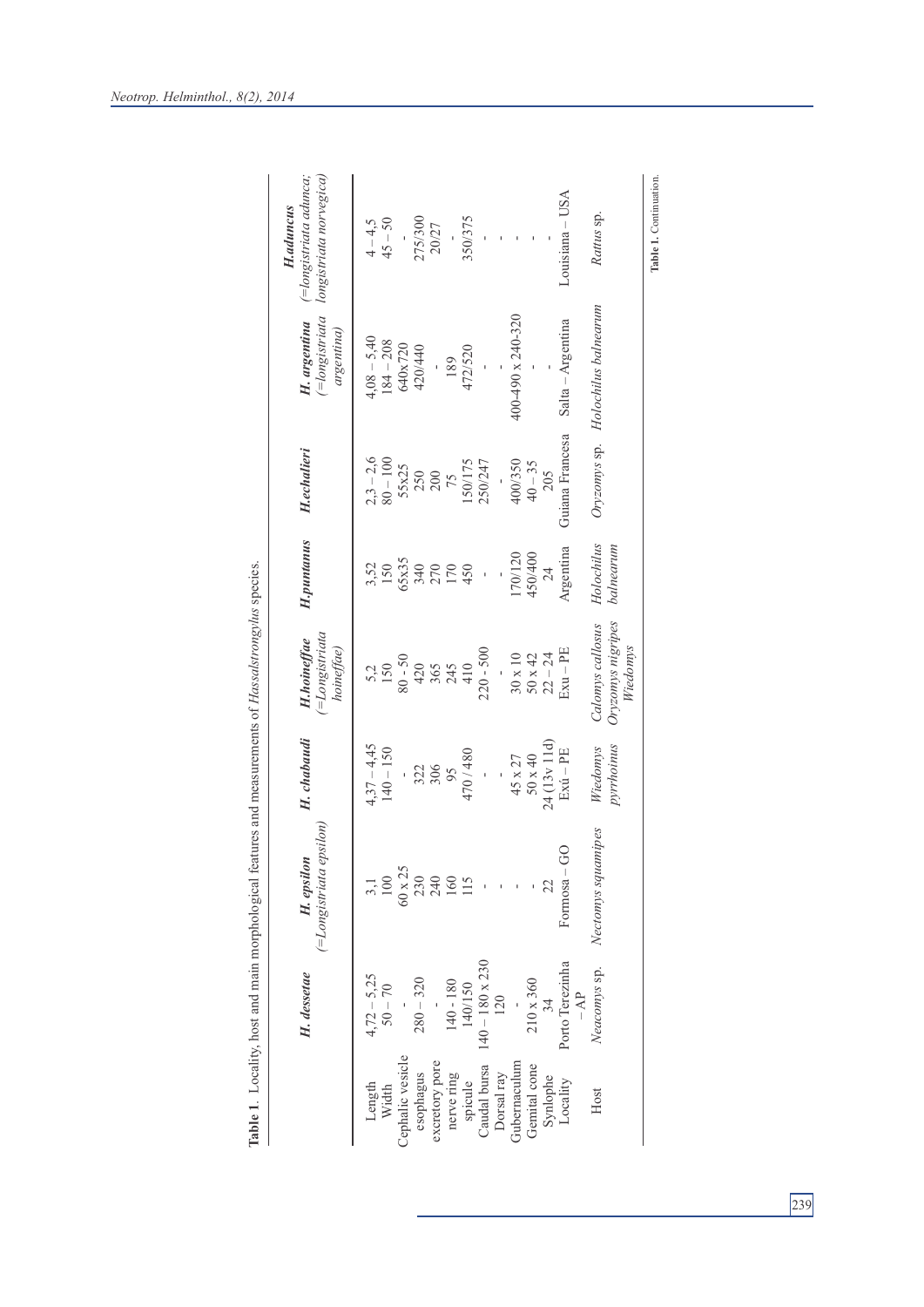| Table 1. Continuation.                     |                                                |                       |                                        |                                    |                                               |                    |                                                       |                                                                      |
|--------------------------------------------|------------------------------------------------|-----------------------|----------------------------------------|------------------------------------|-----------------------------------------------|--------------------|-------------------------------------------------------|----------------------------------------------------------------------|
| (=Heligmonoides<br>$H.$ $maxzai$<br>maxzai | $( = long is triata$<br>H. musculi<br>musculi) | <b>H.litchenfelsi</b> | (=longistriata<br>H. schadi<br>schadi) | (=longistriata<br>H. beta<br>beta) | $($ =longistriata<br>H. dollfusi<br>dollfusi) | H. forresteri      | H. bocqueti                                           | H. luquei n.sp.                                                      |
| $2,81 - 3,60$                              |                                                |                       | 2,6                                    |                                    |                                               |                    |                                                       |                                                                      |
| $105 - 131$                                | $3,25-4,5$<br>95 - 100                         |                       | 80                                     | $2,2-2,6$<br>130 – 170             | $3,53$<br>140                                 | 110                |                                                       |                                                                      |
|                                            | $65 - 75$                                      | $40 - 22$             |                                        | $560 - 630$                        | $65 - 70 \times 33 - 35$                      |                    |                                                       |                                                                      |
| $328 - 381$                                | 320-450 x 30-40                                | 240                   | 250                                    | $350 - 390$                        | $310 - 25$                                    | 270                | $4,7$<br>110<br>87 - 43<br>87 43<br>450<br>450<br>450 | $4.5$<br>$4.5$<br>$7.2$<br>$7.2$<br>$7.3$<br>$8.3$<br>$8.5$<br>$8.5$ |
| $210 - 240$                                |                                                |                       | 180                                    |                                    | 250                                           | <b>155</b>         |                                                       |                                                                      |
| $121 - 162$                                |                                                | 170                   | 120                                    |                                    |                                               | 120                |                                                       |                                                                      |
| $202 - 221$                                | $390 - 420$                                    | 185                   | 220                                    | $530 - 560$                        | $625 - 660$                                   | 390                |                                                       |                                                                      |
|                                            |                                                |                       |                                        |                                    | 430-500x180-220                               |                    |                                                       | $\bar{1}$                                                            |
|                                            |                                                |                       |                                        |                                    |                                               |                    |                                                       |                                                                      |
| 130                                        |                                                |                       |                                        |                                    |                                               | $\mathcal{O}$      |                                                       |                                                                      |
| 270x110                                    |                                                |                       |                                        |                                    |                                               |                    | $\overline{11}$                                       | 27x22                                                                |
|                                            |                                                | $25 - 10$             |                                        |                                    |                                               |                    | $50 - 30$                                             |                                                                      |
|                                            |                                                |                       |                                        |                                    |                                               |                    |                                                       |                                                                      |
|                                            |                                                | $\mathfrak{Z}$        | 20                                     |                                    |                                               | $23 - 25$          |                                                       | 24                                                                   |
| Salta - Argentina                          | Louisiana - USA Florida - USA                  |                       | Rio Raposo - Colombia                  |                                    | Aragua - Venezuela                            | Florida - USA      | Les Tuxtlas - México Ilha Grande - Brazil             |                                                                      |
| Holochilus                                 | Mus musculus                                   | Oryzomys              | Nectomys alfari                        | Wild rat                           | Mus musculus                                  | Oryzomys palustris | Oryzomys alfaroi Euryoryzomys russatus                |                                                                      |
| balnearum                                  |                                                | palustris             |                                        |                                    |                                               |                    |                                                       |                                                                      |
|                                            |                                                |                       |                                        |                                    |                                               |                    |                                                       |                                                                      |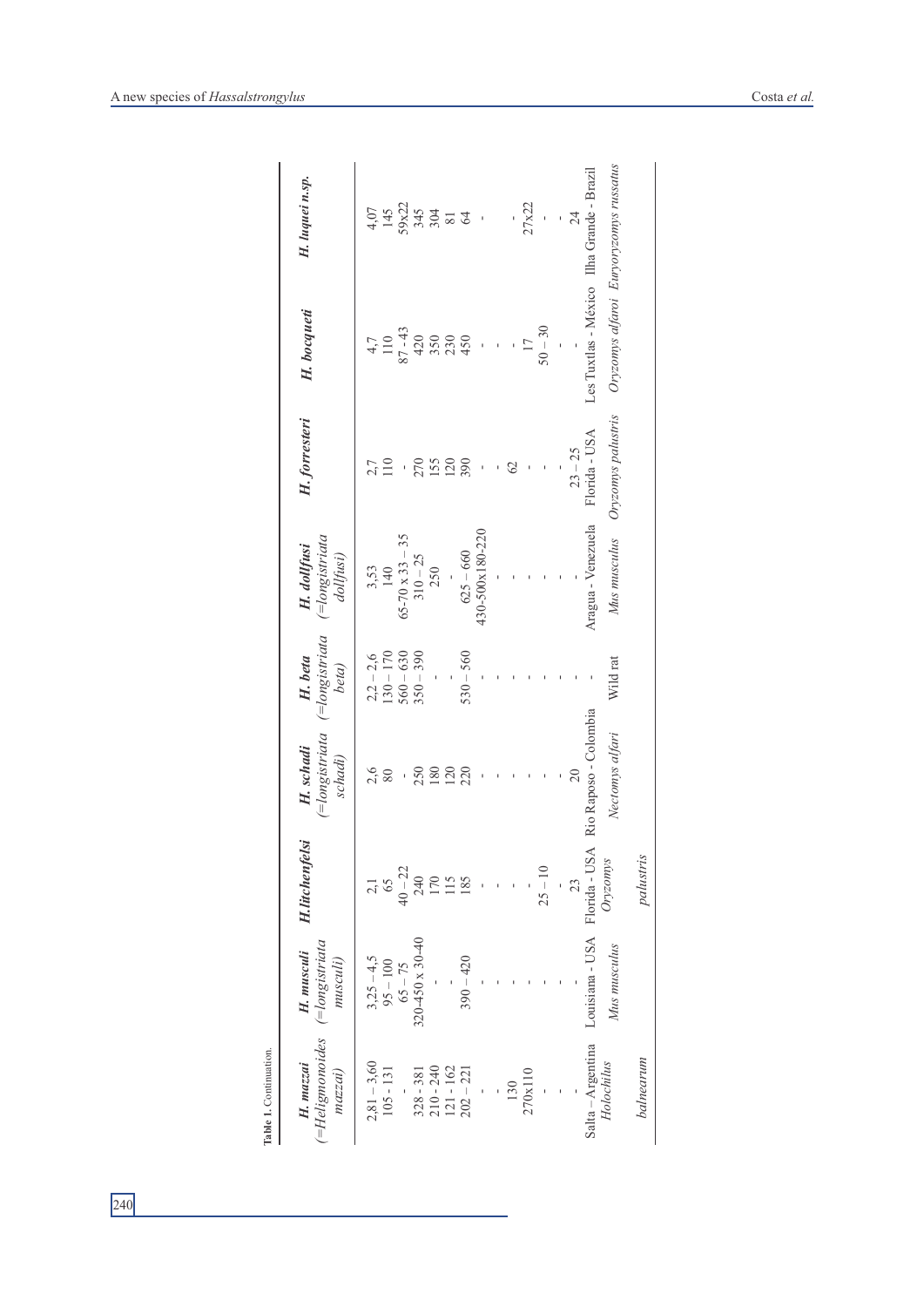#### **DISCUSSION**

Seven *E. russatus* were collected in the study area and only three were positive with a low parasite burden which limited the study, being found only male specimens. However, the male morphological characteristics are crucial to identify the species.

The genus *Hassalstrongylus* is characterized by having non hypertrophied genital cone, caudal bursa symmetric or subsymmetric, cuticular ridges ranging 19 to 24 with different sizes and parasiting rodents mainly from the family Cricetidae (Durette-Desset, 1971) (Table 1). The characteristics of the caudal bursa are essential to identify and separate this genus from *Stilestrongylus* Freitas, lent, and Almeida, 1937 because there is an overlap in the number of ridges in both genera (Digiani and Durette-Desset, 2007). By the number of ridges (24 at the midbody) and the characteristics of the caudal bursa (subsymmetric with non hypertrophied genital cone), the studied specimens can be included in the genus *Hassalstrongylus*.

The main characters of new species are subsymmetrical caudal bursa with a type 2-2-1, rays 8 branching at midlength of dorsal trunk, right lateral trunk larger than the left and the longest spicules in the genus. The new species can be distinguished from *H. dessetae* Magalhães Pinto, 1978; *H. epsilon* Durette – Desset, 1971; *H. chabaudi* Diaw, 1976; *H. honiffae* Durette – Desset, 1971; *H. bocqueti*  Denke, 1977*; H. puntanus* Digiani and Durette – Desset, 2003; *H. argentina* Freitas, Lent, and Almeida*, 1937; H. lichtenfelsi* Durette – Desset, 1974; *H. forresteri* Durette – Desset, 1974; *H. schadi* Durette – Desset, 1970; *H. beta* and *H. dolfusi* Diaz – Ungria, 1963; by having rays 8 emerging from the middle of the dorsal trunk. In addition, *H. luquei n. sp.* is differed from *H. musculi* Dikmans, 1935; by having the rays 2 and 3 bifurcating at the base trunk.

Only three species of *Hassaltrongylus* present the rays 8 not emerging at the base trunk, these are: *H. mazzai* Freitas, Lent and Almeida, 1937; *H. aduncus* Durette – Desset, 1971; and *H.*  *echalieri* Diaw, 1976. However, *H. luquei n. sp.* is distinguished from *H. mazzai* by presenting the dorsal rays divided at fourth part of the trunk , *H. bocqueti* by having rays 5 bifurcating at third part of trunk and *H. echalieri* by having a pattern of 2-2-1.

Thus, the presence of specific characters of caudal bursa allow us to consider the specimens from *E. russatus* as a new species.

#### **BIBLIOGRAPHIC REFERENCES**

- Digiani, MC & Durette-Desset, MC. 2007. Trichostrongylina *(Nematoda) parasitic in* Phyllotis *sp. (Rodentia:Sigmodontinae) from Argentina, with description of three new species.* Parasitology International, vol. 56, pp. 9-18.
- Durette-Desset, MC. 1971. *Essai de classification dês nematodes héligmosomes. Correlation avec la paléogeographie dês hôtes*. Bulletin de Muséum National D'Histoire Naturalle, vol. 69, pp. 1-126.
- Durette-Desset, MC. 1985. *Trichostrongyloid nematodes and their vertebrate hosts reconstruction of the phylogeny of a parasitic group.* Advances in Parasitology, vol. 24, pp. 239-306.
- Durette-Desset, MC & Chabaud, AG. 1981. *Novel essai de classification des nematodes tri c h o stro n g y l o d e a .* An n a l e s d e Parasitologie Humaine et Comparée, vol. 56, pp. 297-312.
- Durette-Desset, MC & Digiani, MC. 2005. *The axis of orientation of the synlophe in the* H e l i g m o s o m o i d e a *( N e m a t o d a , Trichostrongylina): A new approach*. Parasite, vol. 12, pp.195-202.
- Emmons, L& Feer, F. 1997. *Neotropical rainforest mammals: a field guide.* Chicago and London, The University of Chicago Press, 307p.
- Naxara, L, Pinotti, BT & Pardini, R. 2009. *Seasonal microhabitat selection by terrestrial rodents in an old-growth Atlantic Forest.* Journal of Mammalogy, vol. 90, pp. 404–415.
- Passamani, M & Fernandez, FAS. 2011. *Abundance and richness of small mammals*